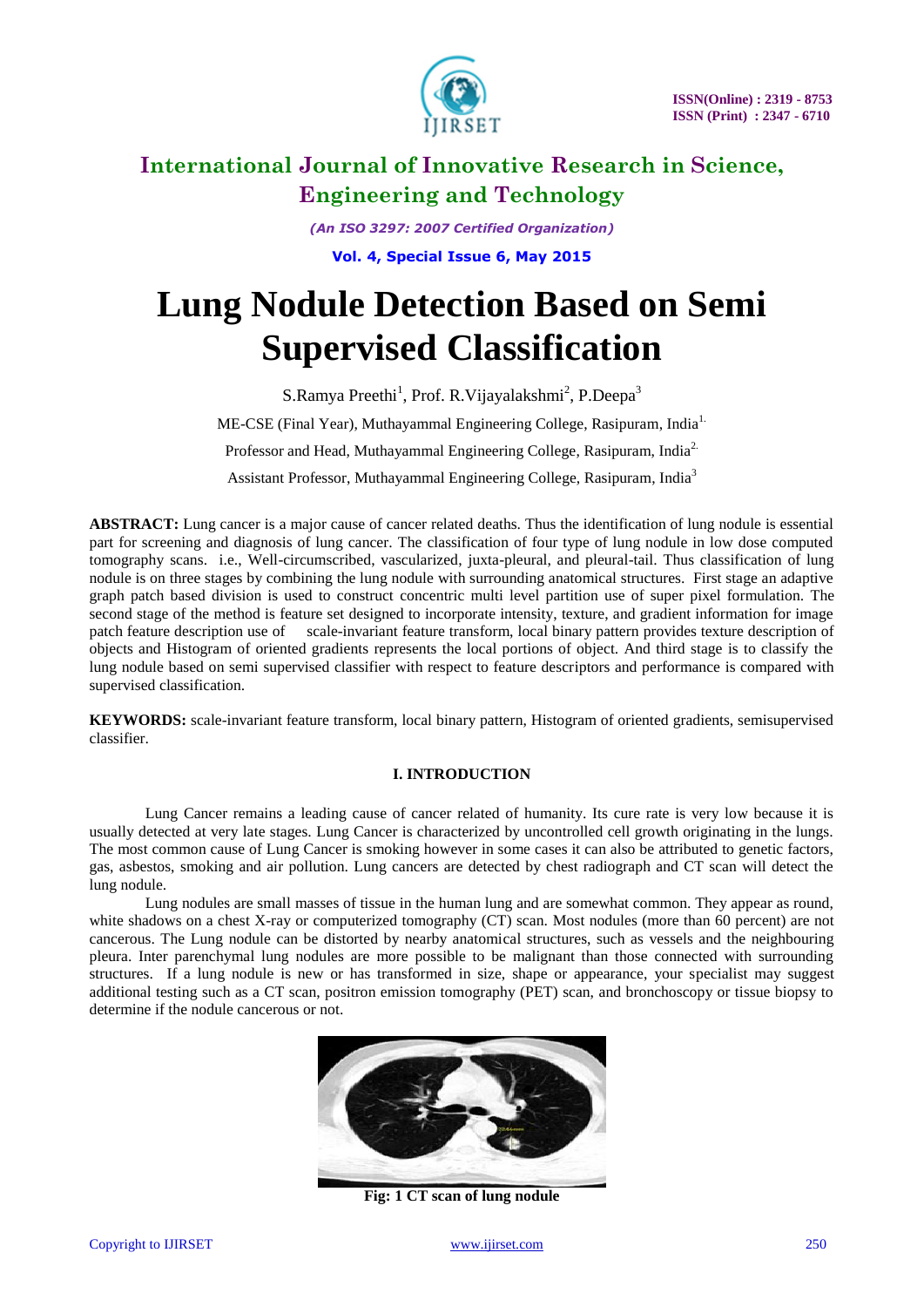

*(An ISO 3297: 2007 Certified Organization)*

### **Vol. 4, Special Issue 6, May 2015**

The nodules are divided into a four types. Well-circumscribed (W) with the nodule located centrally in the lung without any connection to vasculature; vascularized (V) with the nodule located centrally in the lung but closely connected to neighboring vessels; juxta-pleural (J) with a large portion of the nodule connected to the pleural surface; and pleural-tail (P) with the nodule near the pleural surface connected by a thin tail.



**Fig: 2 steps to detect the lung nodule**

### **1.1 LUNG NODULE DETECTION**

The detection and segmentation of lung nodule will provide a limited data for lung nodule classification. The performance will be improved by better feature design and a classifier. The filter based feature extraction techniques are also used to remove the noise in the image. In that the anisotropic diffusion will reduce the noise in the image without removing significant parts of the image content, typically edges lines or other details that are important for the interpretation of the image.



**Fig: 3 Anisotropic Diffusion**

#### **II. SEGMENTATION**

FCM clustering algorithm will allows the one piece of data belong to two or more clusters and it will segment the images into four types of nodule with surrounding anatomical structures. Thus the lung nodules with surrounding anatomical structures are only present in certain type of nodule. For example the nodules are similar in shape and location in W and V. So it is difficult to classify the nodule. In order to classify the adaptive graph patch based division is used which segment the nodule images into number of patches and are used to construct the multilevel partition. In that the single patch will represent the one type anatomical structures. The superpixel formulation based on quick shift algorithm is used. It will provide the lung nodule images with surrounding anatomical structures.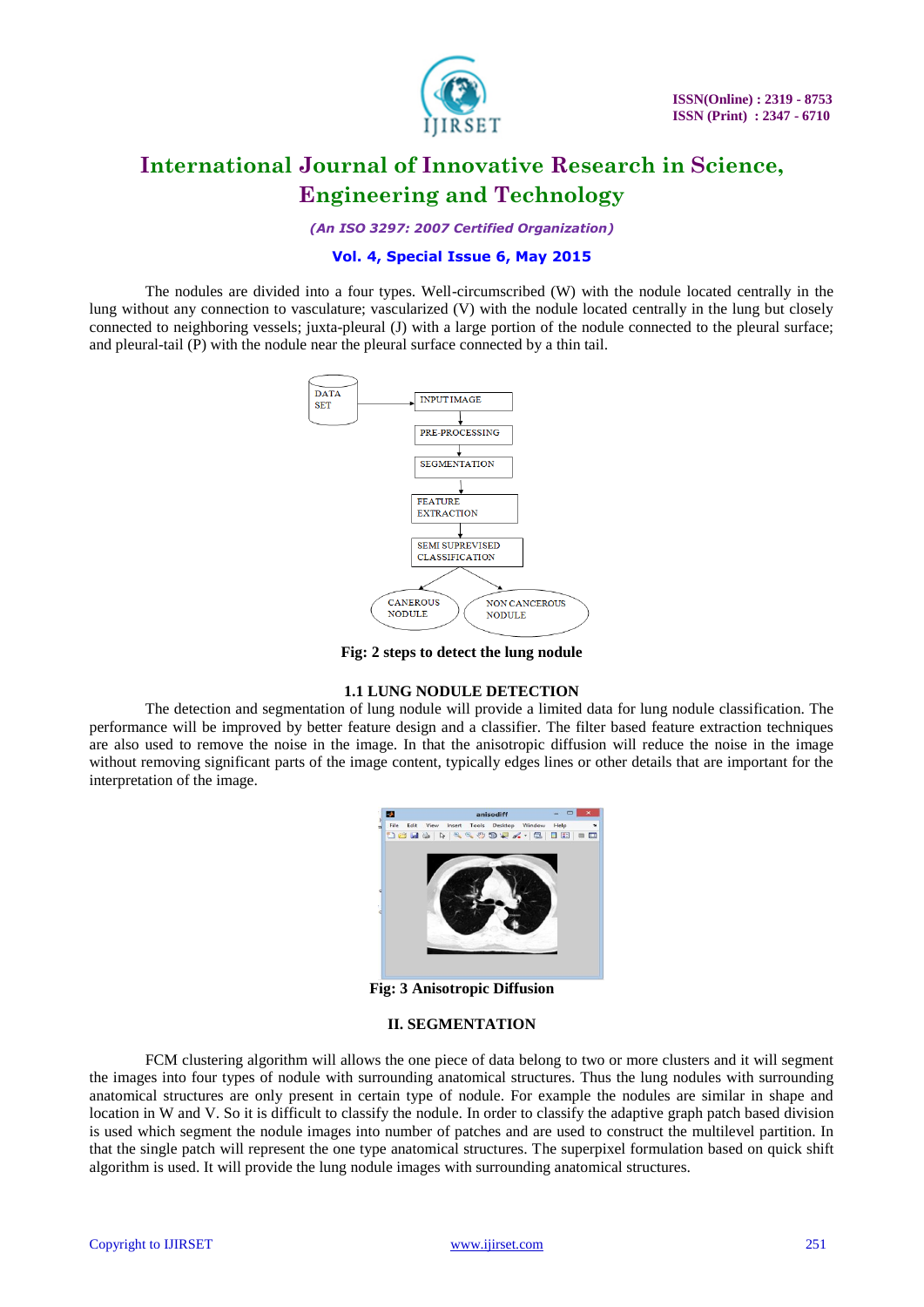

*(An ISO 3297: 2007 Certified Organization)*

# **Vol. 4, Special Issue 6, May 2015**



#### **Fig: 4 Segmentation**

# **III. FEATURE EXTRACTION**

Next to describe the patch numerically, and translate into feature vector. The feature set will extract the intensity, texture, and gradient information of the image. The Scale Invariant Feature Transform (SIFT) is invariant to image translation, scaling, rotation, illumination changes, to local statistical data. For texture the description of object Local Binary Pattern (LBP) which provides the rotation invariant property. Textural properties can be calculated from GLCM to understand the details about the image content. It will used to find contrast, correlation, dissimilarity, energy, entropy, and homogeneity. Histogram of Oriented Gradients will provide the gradient orientation in local portion of the image. It will show the effectiveness of individual image in order to get better the performance.

## **IV. CLASSIFICATION**

Next to feature extraction, the classifier will able to classify the nodule whether the nodule is cancer nodule or not. The number of classification techniques is used to classify the nodule with surrounding anatomical structures. Among that we propose the semi supervised classifier is to use the both of labeled and unlabeled images based on the contextual latent semantic analysis. It will calculate the probabilistic estimations for the rank based unlabeled relevant images.

### **1.4.1SUPERVISED CLASSIFICATION**

Supervised classifications use only the labeled information to classify the images. The [training data](http://en.wikipedia.org/wiki/Training_set) consist of a set of training examples. In supervised classification, each example is a pair consisting of an input object (typically a vector) and a required output value (also called the supervisory signal). A supervised learning algorithm analyzes the training data and produces a secondary function, which can be used for mapping new examples.

Here the lung nodules are classified use of CT images. First the patch based division is to segment the image into number of patches use superpixel formulation based on quick shift algorithm.



#### **Fig: 5 Steps to detect the nodule based on supervised classification**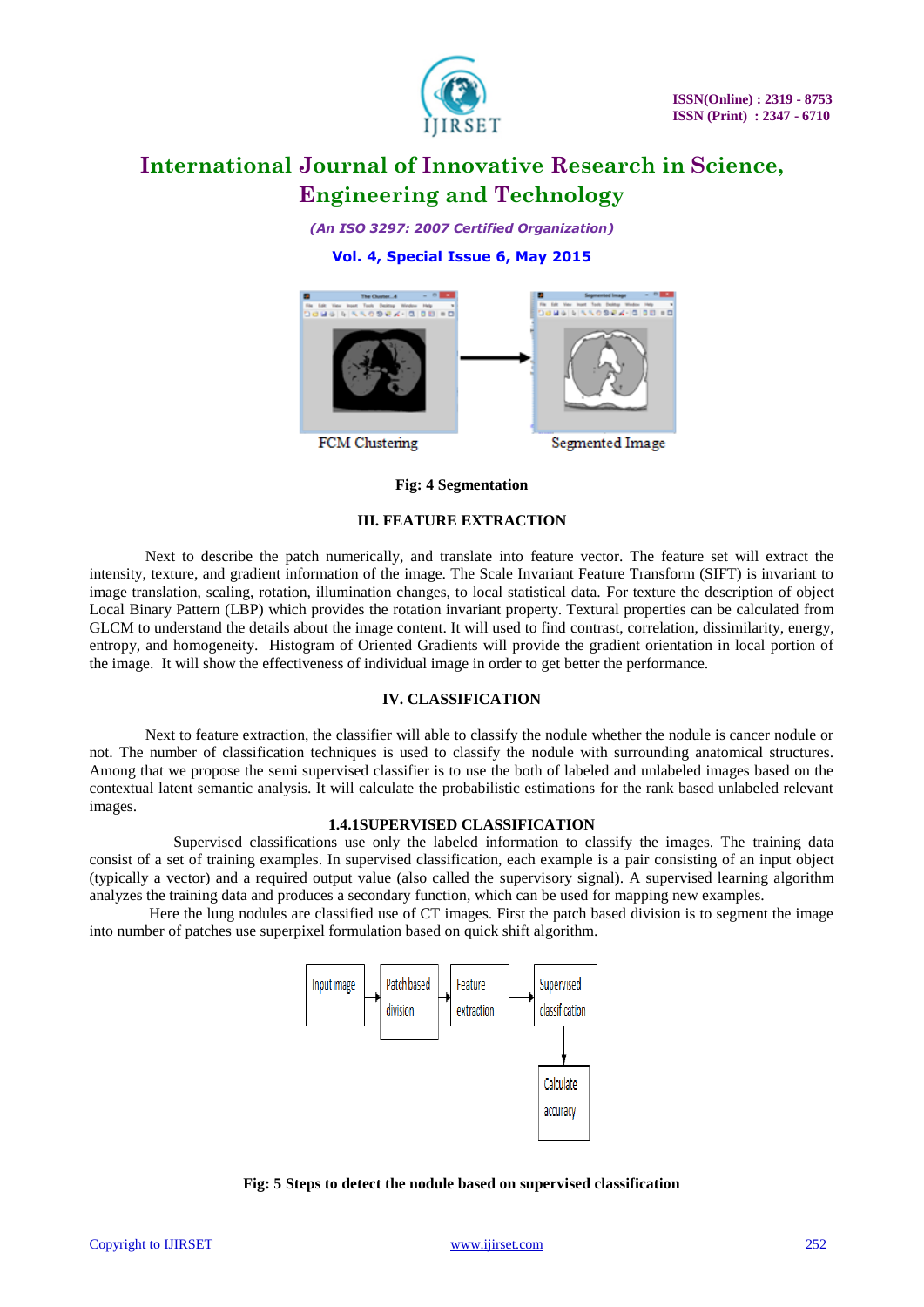

*(An ISO 3297: 2007 Certified Organization)*

#### **Vol. 4, Special Issue 6, May 2015**

#### **1.4.2 SEMI SUPERVISED CLASSIFICATION**

In semi supervised classifiers for lung nodule classification is to use unlabeled images into improve generalization deriving graph-based distances that emphazise label and unlabel images classification propose a graphbased semi-supervised learning method exploiting the Unlabeled image classification . An adaptive graph patch-based division is used to construct concentric multilevel partition; then, a new feature set is designed to incorporate intensity, texture, and gradient information for image patch feature description, and then a contextual latent semantic analysisbased semi supervised classifier is designed to calculate the probabilistic estimations for the rank based unlabeled relevant images.

It computes pair-wise similarity of subjects while considering intrinsic geometry of data distribution. Pair-wise similarity between subjects encodes relationship between labeled and unlabeled data and it is shown to improve classification accuracy in presence of unlabeled data

Our proposed regularization term is inspired by Laplacian- SVM (lapSVM), and particularly the linear version of . In lapSVM, samples (labeled and unlabeled) are considered as nodes of a graph. Every two nodes are connected via an edge and there is a weight associated to the edge determining how similar the two nodes (samples) are. Properties of this graph are used to define a regularization for lapSVM.



**Fig 6 Steps for Semi Supervised Classification**

### **V. PERFORMANCE COMPARISON**

We used the publicly available ELCAP (Early Lung Cancer Action Program) database for experiments. It will contain the 50 sets of low dose CT lung scan with 400 unduplicated lung nodules annotated at the centroid. Among that only 20 images are used for training. The training includes three tasks (1) anisotropic diffusion will remove the noise in the image, (2) Grouping of similar data use of FCM clustering, (3) the global dictionary for contextual analysis classification could be obtained through whole dataset, and more images were incorporated for testing. The performance of the nodule image classification was done with the overall classification rate, as:

Classification rate  $= N_{right} / N_{all}$ 

where  $N_{right}$  and  $N_{all}$  are the numbers of correctly labeled images and all images. Also, to illustrate the performance on images from different types, recall and precision were computed:

 $Recall = TP/(TP + FN)$  $Precision = TP/(TP + FP)$